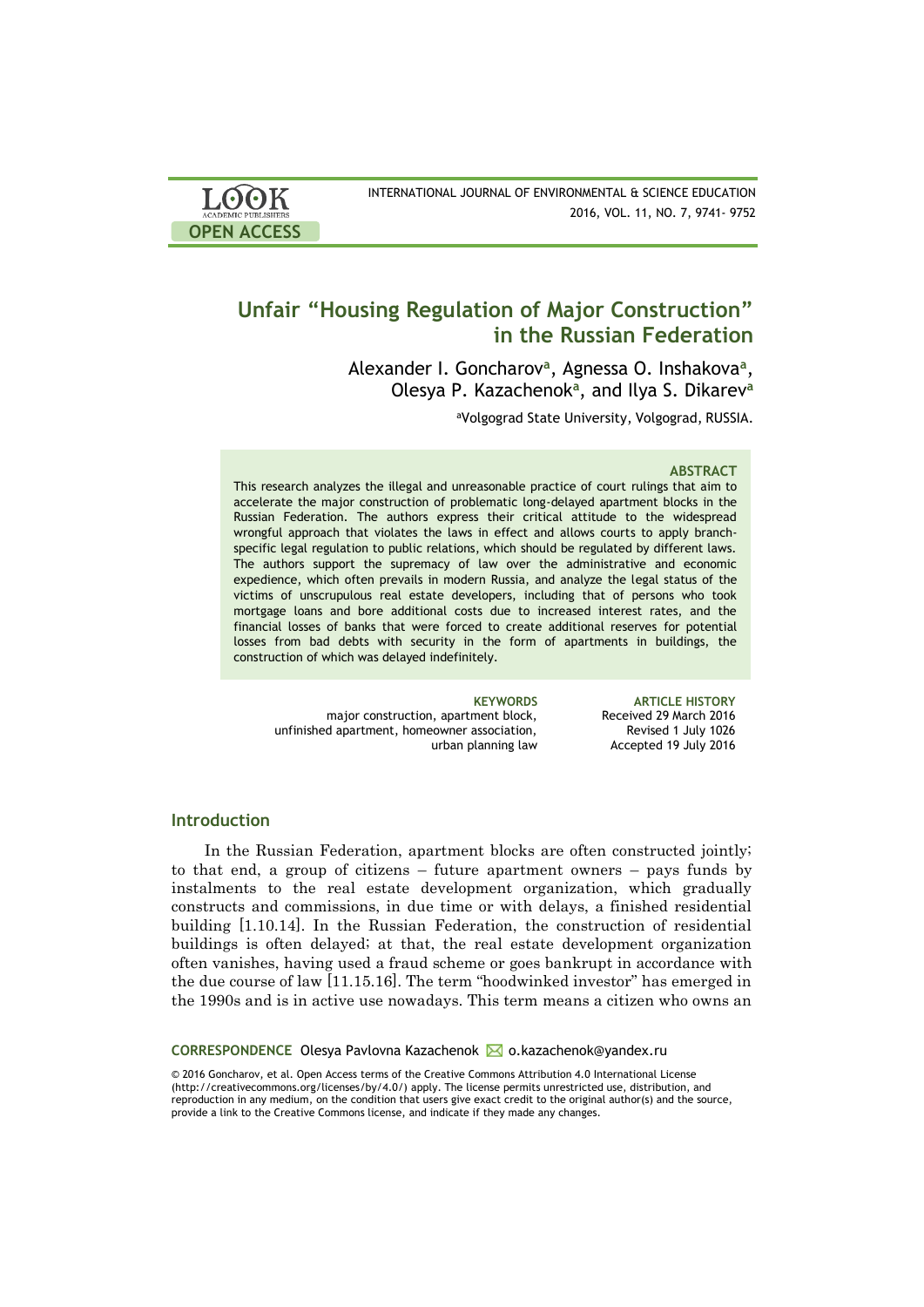apartment in an apartment block, the construction of which is not finished and delayed indefinitely [12.13.17]. As of January 1, 2016, Russia officially had 510 long-delayed buildings and 42 thousand victims of unscrupulous real estate developers. According to the estimations of this research, the number of victims is at least twice as great, because not all apartment blocks under construction are considered problematic, despite their construction lasting decades.

The most unprotected demographic in this case are the investors who purchased apartments on loaned funds and mortgaged to the banks their claim to the unfinished apartments [14.18.19].

According to some estimations, the credit purchase of accommodation in buildings under construction, the so-called "new homes market mortgage", accounts for 20-30% of the mortgage market in Russia [12]. At that, it is worth noting that banks call the period from the conclusion of the agreement on the joint development on credit funds to the conclusion of mortgage for the finished apartment the investment period; the bank interest for such a loan is one-two points higher, which, considering the large size of mortgage loans, has a significant effect on the size of the monthly payment.

For the borrower who invested credit funds into a long-delayed building project, the investment period can last for decades. During this period, this person not only is unable to live in the new apartment, but also bears considerable additional costs that will not be compensated for in the future. If the construction lasts for several years, the banks also sustain financial losses, since the declining quality of loan security forces them to increase the reserves for potential losses from bad debts that were created for such loans [13].

In 2013, the Ministry of Regional Development of the Russian Federation approved the criteria for classifying citizens, whose funds were used to construct apartment blocks and whose rights were violated, as aggrieved persons, as well as the rules for registering citizens, whose funds were used to construct apartment blocks and whose rights were violated [2]. However, is the apartment block has a real estate development company, such a building is not considered problematic even if it has been under construction for 10 years.

Such an apartment block has existed since 2004 in the center of Volgograd [8]. At that, the responsible real estate development company is a thriving federal treasury agency. According to Part 1, Article 6 of the Federal Law dated 30.12.2004 No. 214-FZ (revised on 01.05.2016) "On the Participation in the Joint Development of Apartment Blocks and Other Real Estate and on the Amendments to Certain Laws of the Russian Federation", the developer shall transfer to the participant of joint development the object of joint development within the period specified in the respective agreement that shall be single for all participants of joint development, to whom the developer is obliged to transfer the objects of joint development that are part of an apartment block and (or) other real estate or part of a block-section of an apartment block with a separate entrance hall with access to the common area, with the exception of cases indicated in Part 3 of this article. According to this provision, the owners of real estate in the abovementioned apartment block who purchased accommodations in the building also purchased the requirements to the developer to finish the construction, which are provided for in the agreement on joint participation in construction. However, as of July 2016, the abovementioned apartment block has not been finished or commissioned and the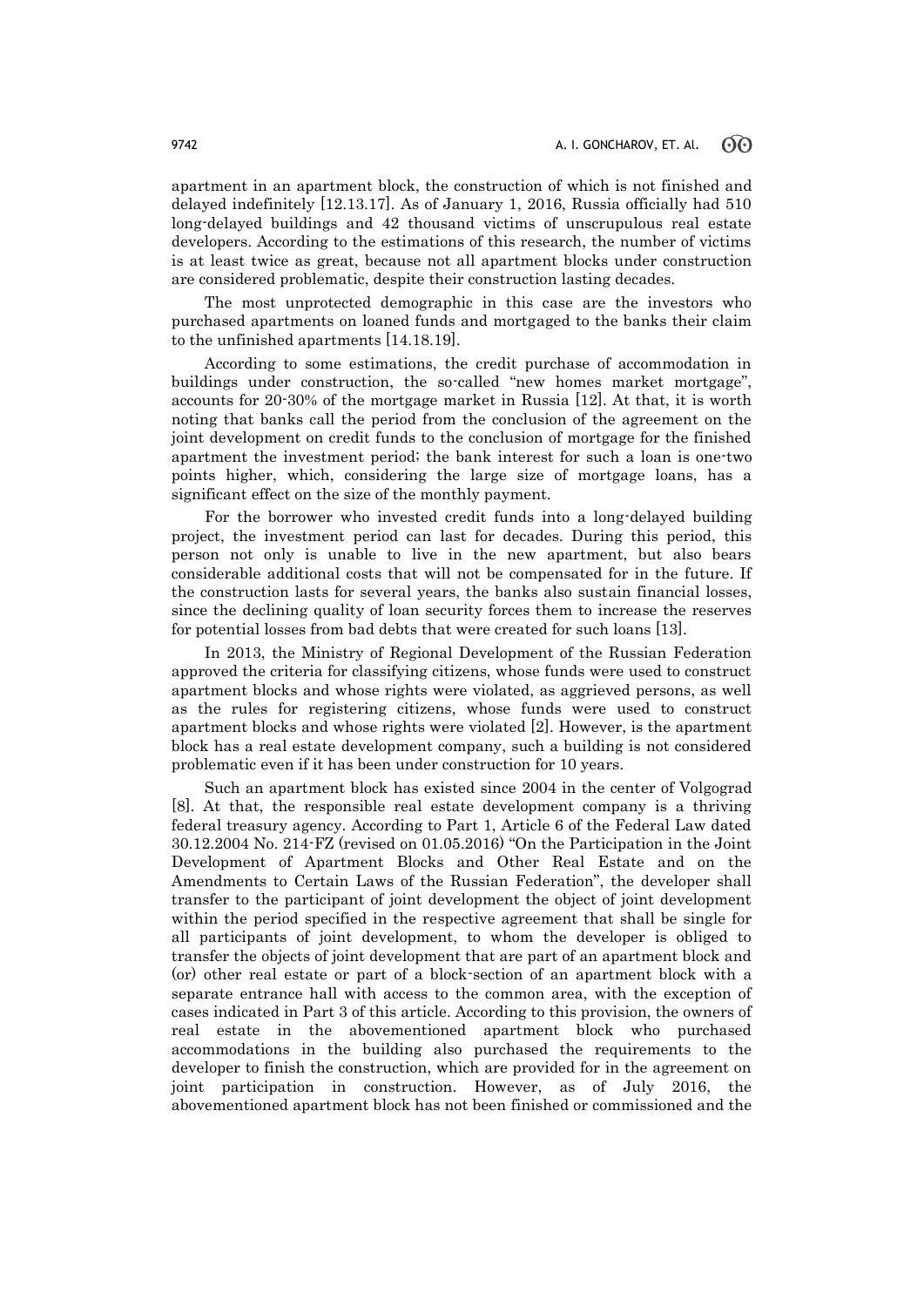objects of joint participation in construction have not been transferred from the developer to the participants.

# **Aim of the Study**

To investigate the legal regulation of affairs related to residential major construction.

### **Research questions**

What falls within the scope of the homeowner association competence?

What legal status do homeowner associations have?

# **Method**

The methodological framework of the research included studies on sociology, philosophy, economics, and the general theory of law. The research used methods of logical and systems analysis, historical-legal and comparativelegal analysis, fundamentals of housing law, and modern achievements of other legal sciences.

The regulatory framework included the generally accepted principles and standards of international law, provisions of the Constitution of the Russian Federation, rules of the Housing Code of the Russian Federation and the Civil Code of the Russian Federation, and the Decrees of the Government of the Russian Federation.

The empirical framework of the research included published case materials of the Volgograd city district court in regards to case No. 2-4393/2015 dated 30.11.2015.

### **Data, Analysis, and Results**

Having ceased construction of the object in 2008, the developer announced to the investors that the funds that the investors paid in full under the agreements on joint participation were not enough to finish and commission the building. The developer has been idle since then. From 2009 to 2013, the owners of unfinished apartments filed dozens of requests to authorities of all branches and levels, as well as to law enforcement agencies; however, this had no effect on the revival or completion of the construction of their apartment block. In 2013, a number of owners of unfinished apartments (they turned out to be in the majority in terms of the total area of residential and other premises) established a homeowner association (HA). The establishment of this legal entity was approved and supported by the Oblast Administration.

A homeowner association is legal only in a residential building, i.e. in a building that has been finished and commissioned according to the urban planning rules [1]. The existence of such an association in a building under construction is illegal due to the absence of the building itself and the fact that the citizens are owners of unfinished apartments, but not owners of the accommodations.

According to Article 135 of the Housing Code of the Russian Federation [3], a homeowner association is a non-profit organization, an association of accommodation owners in an apartment block aimed at the joint disposal of their property in the apartment block or, in cases specified in Part 2, Article 136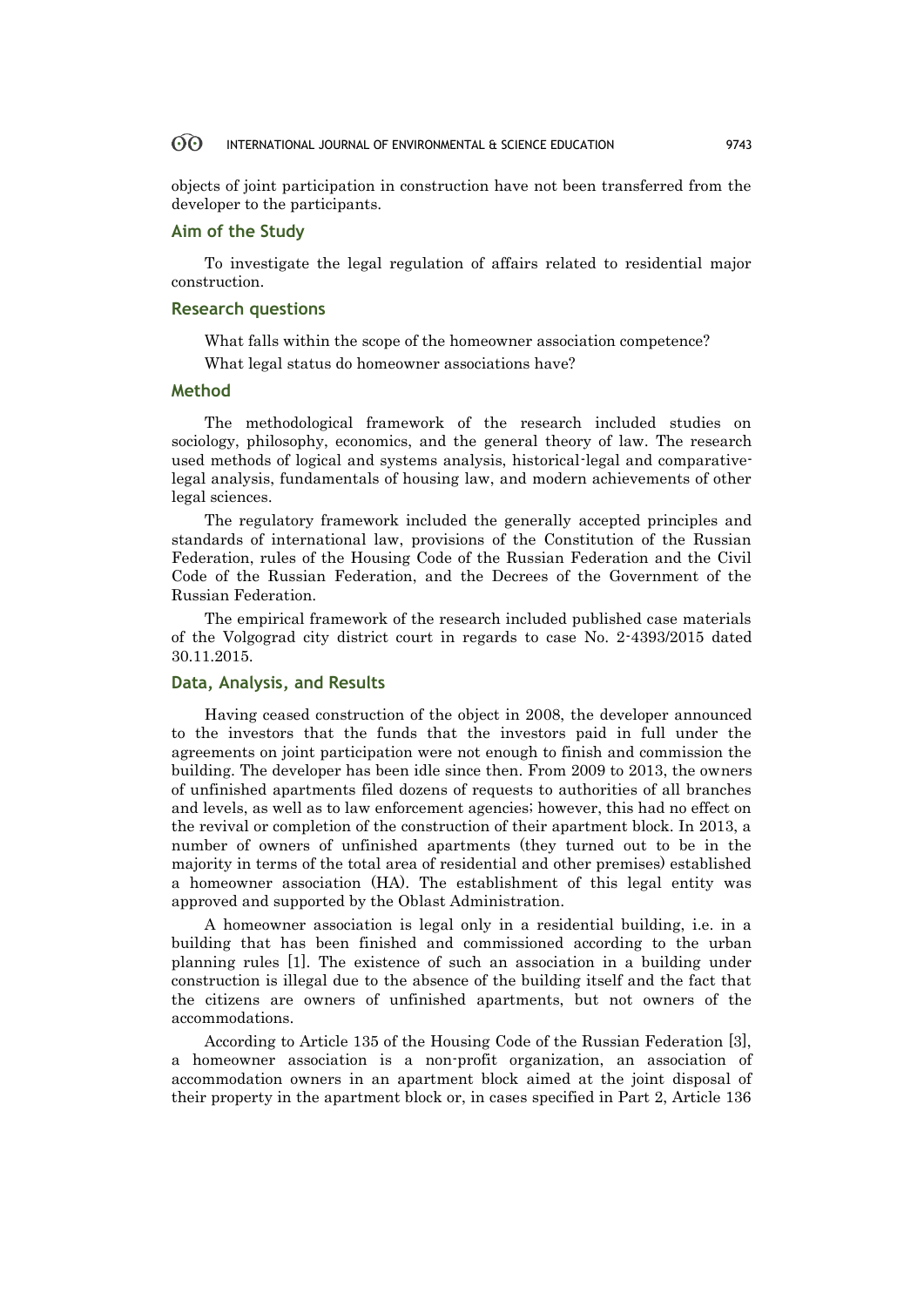of the Housing Code of the Russian Federation, the property of accommodation owners in several apartment blocks or the property of owners of several residential buildings, possession, use, and, within the limits established by the law, disposal of communal property in an apartment block or joint use of property owned by the owners of accommodation in several apartment blocks or property owned by the owners of several residential buildings, creation, maintenance, preservation, and accession of such property, delivery of public utility services to persons that use the premises in said apartment blocks or said residential buildings in accordance with this Code, and other activities aimed at managing apartment blocks or jointly using the property owned by the owners of accommodations in several apartment blocks or the property of owners of several residential buildings (Part 1, Article 135). The Articles of Association of a homeowner association are approved at a general meeting that is held in accordance with Articles 45-48 of the Housing Code of the Russian Federation by a majority of votes of the total number of votes held by the owners of accommodations in an apartment block (Part 2, Article 135).

According to Article 3 of the HA Articles of Association, the purpose of the HA includes the guarantee of construction completion and commissioning of the apartment block located at Volgograd, "NUMBER" "NAME" Str., conclusion of agreements with natural persons or legal entities in accordance with the organization's purpose, protection of the rights and interests of the association within the limits of its competence, including the representation of the accommodation owners in relationships with third parties in matters related to the activity of the association, completion of construction, and commissioning of the apartment block.

According to Paragraph 5.3 of the HA Articles of Association, in case of nonperformance or improper performance by the owners of accommodations in an apartment building of their obligations under the participation in the gross expenditures (including those on the construction of the building), the HA has the right to demand a refund of mandatory payments from the owners of accommodations and payments from association members through legal action. Meanwhile, according to the information about the legal entity – the  $HA$ provided by the Unified State Register of Legal Entities, the main activity of the HA is to manage real estate, while the additional activity is to rent its own real estate.

The Unified State Register of Legal Entities does not give any further information about the HA. It is worth bearing in mind that during the state registration of a legal entity, according to Paragraph 4.1 of the Federal Law dated 08.08.2001 No. 129-FZ (revised on 02.06.2016) "On the State Registration of Legal Entities and Individual Entrepreneurs", the constituent documents are not checked for compliance with the law, which is why the articles of association of legal entities can feature any provisions. However, the court is not governed by everything that is written in the articles of association (nobody can prohibit the HA from including in its Articles of Association, for instance, a provision that grants the HA the right to collect individual income tax, however, this provision will have no effect due to its noncompliance with the law). Therefore, by making a decision in regards to the necessity of completing the construction of the apartment block and charging the owners of unfinished apartments with the respective expenditures, the general meeting of owners of accommodation in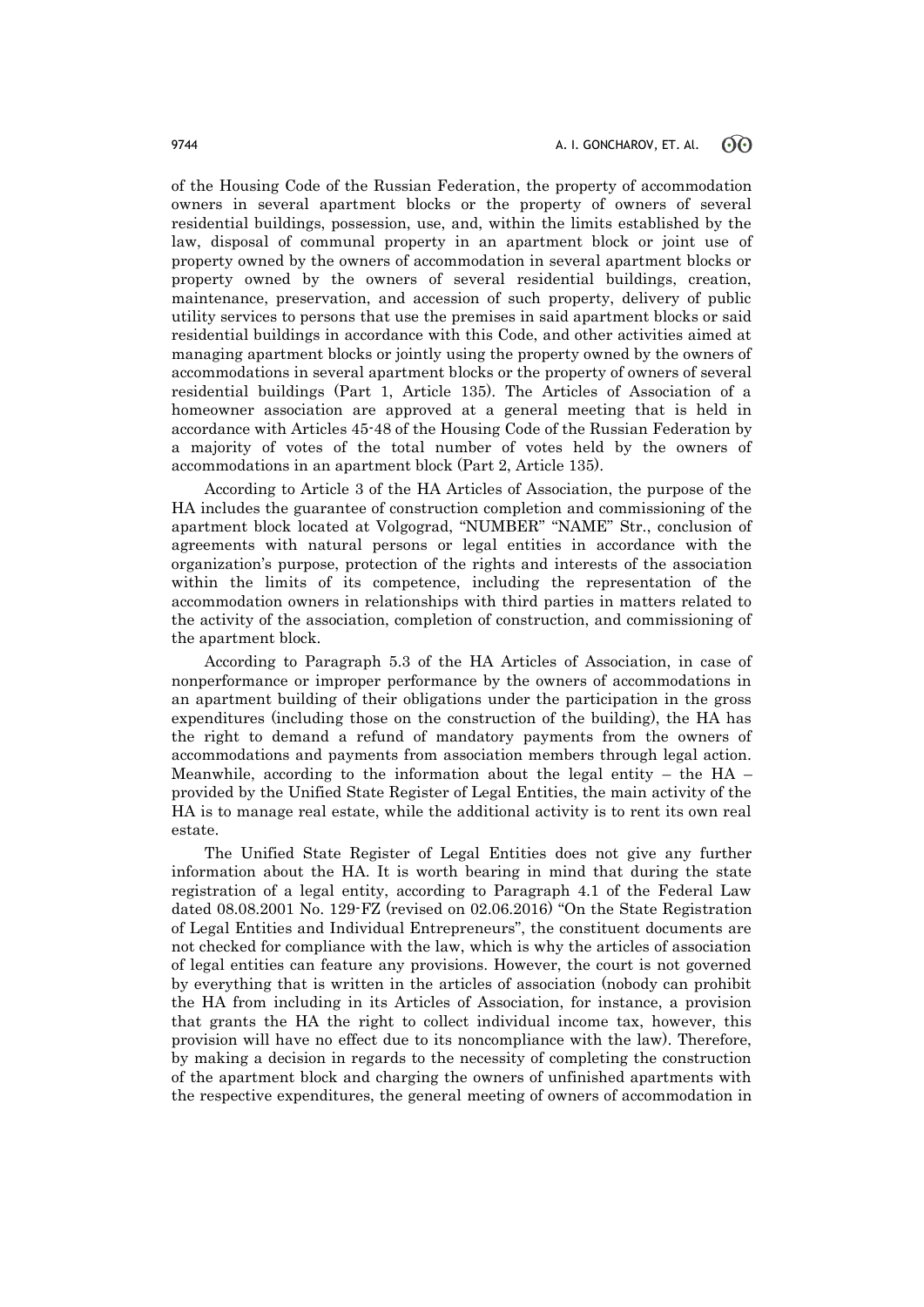the apartment block already exceeded its competence. Consequently, the HA has no right to file a lawsuit against an owner of an unfinished apartment who considers the HA an illegitimate entity and an inappropriate plaintiff.

According to Article 15 of the Housing Code of the Russian Federation, objects of housing rights are residential accommodations. Residential accommodations mean isolated premises that are real estate and suitable for permanent dwelling (comply with the established sanitary and technical rules and standards, as well as other legal requirements). The procedure for recognizing premises as residential accommodations and the requirements that residential accommodations have to meet are established by the Decree of the Government of the Russian Federation dated 28.01.2006 No. 47 "On the Approval of the Provision for Recognizing Premises as Housing Accommodations, Recognizing Housing Accommodations as Unsuitable for Dwelling, and Recognizing an Apartment Block as Failing and Subject to Demolition or Reconstruction" [4]. According to Paragraph 2 of said provision, operating premises located in the territory of the Russian Federation are considered residential accommodations regardless of their form of ownership. It is worth stressing that according to Paragraph 4 of said provision, residential accommodations are isolated premises intended for the dwelling of citizens that are real estate and suitable for dwelling.

According to Paragraph 1, Article 44 of the Housing Code of the Russian Federation, the meeting of owners of accommodations in an apartment block is the agency of administration in the apartment block. The general meeting of owners of accommodations in an apartment block is held to manage the apartment block through the discussion of issues on the agenda and making decisions regarding the issues put to vote. According to Paragraph 2, Article 44 of the Housing Code of the Russian Federation, the competence of the general meeting of owners of accommodation in an apartment block does not include the issues related to the erection of a major construction object that should be commissioned as an apartment block.

According to Paragraph 1, Article 135 of the Housing Code of the Russian Federation, the HA exists to jointly manage communal property in an apartment building; however, the erection of a major construction object by the homeowner association for the purpose of commissioning it as an apartment block is illegal. Since the object of major construction was not finished or commissioned, the apartment block at the above address is nonexistent from the legal perspective of the Housing Code of the Russian Federation. Under such circumstances, the decisions of a number of owners, formalized as minutes of meetings of owners of accommodations in the apartment block under construction, are illegal; therefore, they exceed the scope of regulation of the Housing Code of the Russian Federation and the Urban Development Code of the Russian Federation [5]. Other regulatory legal acts in effect also do not feature rules that would oblige the owner of an apartment in an unfinished apartment block under construction to act upon the decision of a group of other owners of accommodations in the same apartment block under construction, who united into a certain organization.

Part 2, Article 44 of the Housing Code of the Russian Federation, which defines the concept of a general meeting of owners of accommodations in an apartment block, does not mention the possibility of such a meeting making the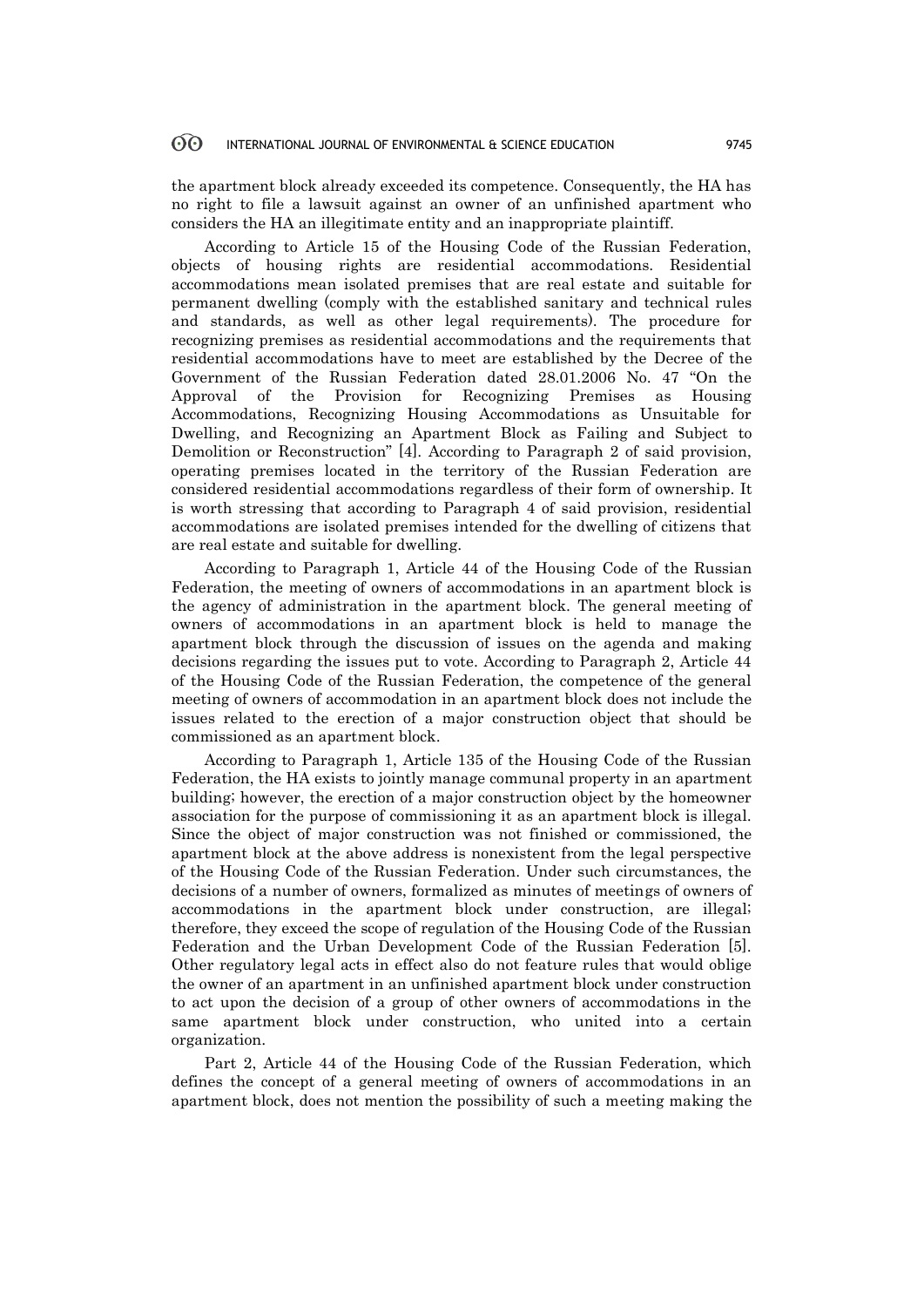decision in regards to the completion of the building's construction; references to Paragraph 5, Part 2, Article 44 of the Housing Code of the Russian Federation or the HA Articles of Association change nothing, since the Housing Code of the Russian Federation does not give such authority to the meeting of owners. Meanwhile, the HA Articles of Association are applicable only if they do not contradict the law.

According to Part 3, Article 30 of the Housing Code of the Russian Federation, the owner of accommodations is responsible for maintaining said accommodations and, if said accommodations are an apartment, to maintain the communal property of owners of accommodations in the respective apartment block. Whether or not an apartment block meets the criteria of Article 15 of the Housing Code of the Russian Federation is determined according to Article 55 of the Urban Development Code of the Russian Federation by granting the developer a permit to the commissioning of the object [5]. The commissioning permit is a document that certifies the completion of construction or reconstruction of the major construction object in full and, according to the construction permit, the compliance of the constructed or reconstructed object with the plan of the land plot or, in case of construction or reconstruction of infrastructure lines, with the design plan of the area, the area demarcation project, and design documentation.

The apartment block located at the above address has not been completed; the developer did not obtain a commissioning permit. Therefore, said apartment block and its constituent premises are not considered residential accommodations. The housing law is not applicable to the owners of such premises. Despite the fact that Article 3 of the HA Articles of Association notes that the purpose of the HA includes the guarantee of construction completion and commissioning of the apartment block located at the above address, this goal cannot be achieved contrary to legal rules and the interests of citizens.

According to Article 36 of the Housing Code of the Russian Federation, the owners of accommodations in apartment blocks own the communal property in the apartment block on joint shared property basis. The owners of accommodations in the apartment block own, utilize, and dispose of the communal property in the apartment block within the limits set by the Housing Code of the Russian Federation and the civil law. By the implication of said article of the Housing Code, an unfinished construction object is not considered the communal property of owners, since, firstly, said real estate is not an object of housing rights under Article 15 of the Housing Code of the Russian Federation and, secondly, the communal property assets are approved by the decision of the general meeting of owners of accommodations in an apartment block. The HA cannot make such a decision of owners, because it is impossible to specify the communal property assets and their scope in an unfinished building. The list of objects that are part of the communal property of an apartment block is provided in Paragraph 1 of the Communal Property Maintenance Rules [6].

The communal property assets include:

a) premises in the apartment block that are not part of apartments and intended to service more than one residential and (or) non-residential premises in an apartment block (hereinafter referred to as communal premises), including inter-apartment landings, staircases, elevators, elevator and other shafts, corridors, pram storage rooms, lofts, mechanical floors (including built-in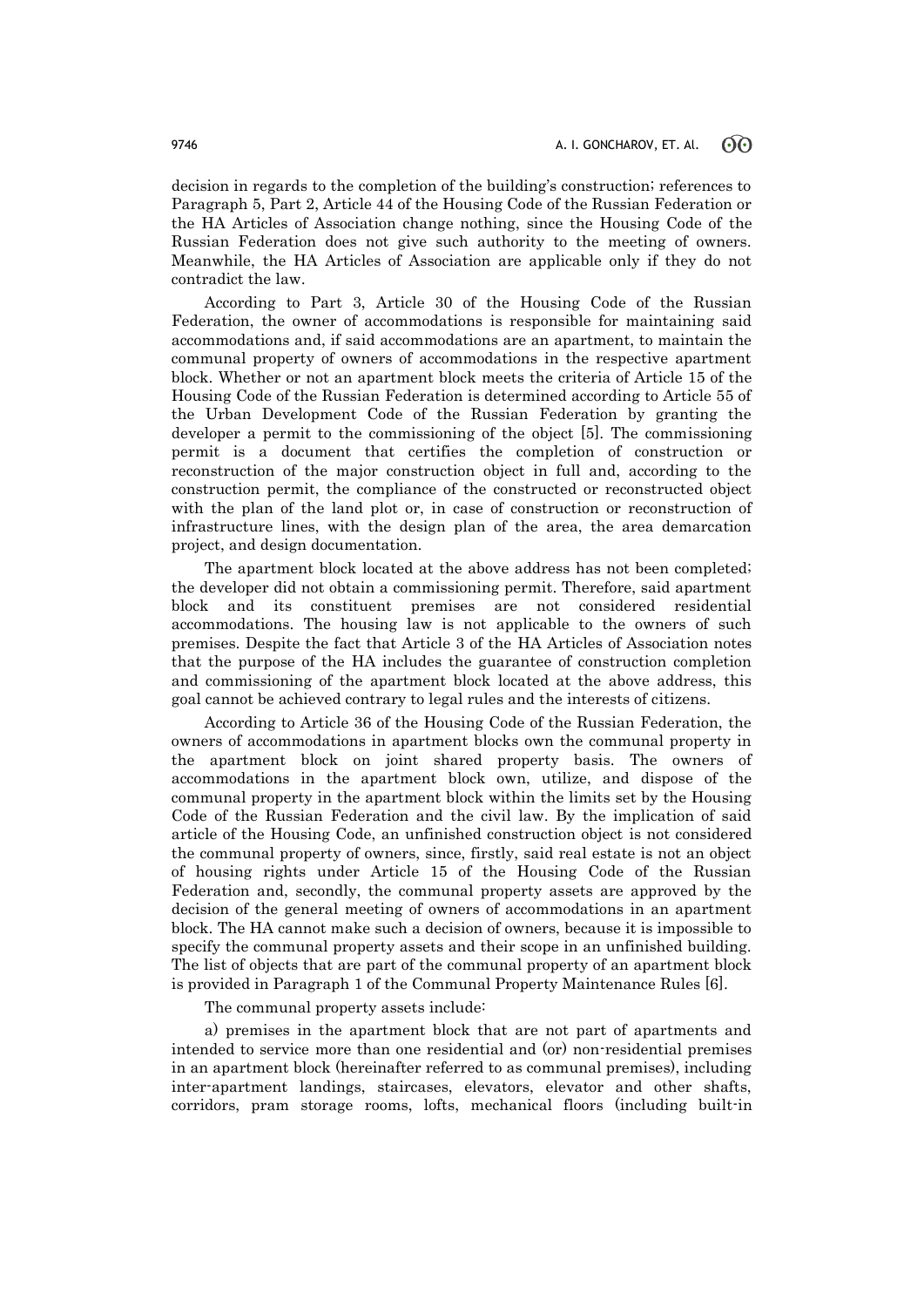garages and vehicle areas, workshops, and mechanical lofts constructed at the expense of the owners) and mechanical basements hosting engineering communications, other equipment (including boiler-rooms, heat distribution stations, and other engineering equipment) that serves more than one residential and (or) non-residential premises;

b) rooftops;

c) envelope bearing structures of an apartment block (including the foundation, bearing walls, floor slabs, balcony and other slabs, bearing pillars, and other envelop bearing structures);

d) envelope bearing structures of an apartment block that service more than one residential and (or) non-residential premises (including windows and doors of communal premises, railings, parapets, and other envelop bearing structures);

e) mechanical, electrical, sanitary-technical, and other equipment located inside the apartment block outside or inside premises that serve more than one residential and (or) non-residential premises (apartment);

f) the land plot on which the apartment block is located and the borders whereof are determined based on the information in the state cadaster, including the greenery and beautification elements;

g) other objects intended for servicing, operating, and beautification of the apartment block, including transformer substations, heat supply stations intended to service a single apartment block, communal parking lots, garages, playgrounds and sports grounds located within the borders of the land plot, on which the apartment block is located.

The determination of the communal property assets uses information about the rights to real estate that is classified as communal property, which is provided by the Unified State Register of Rights to Real Estate and Deals Thereon and the State Cadaster [6].

Having illegally obtained the status of a legal entity with special legal powers and having basically turned into a quasi-developer in 2014, the HA accepted funds from its members, entered into agreements with contractors, accepted and paid for their work. The HA took legal action at regular courts for the recovery of funds from the owners of unfinished apartments who were not members of the HA and considered the HA illegitimate. In court, the HA declares demands for the recovery of expenses on the completion of construction and commissioning of the apartment block at the above address. All district courts of Volgograd ruled such cases with the participation of the HA in favor of the HA, thus granting judicial legitimacy to this legal entity. In one of the rulings, the district court qualified the declared demand as a demand for recovery of expenses on the maintenance of the communal property in the apartment block; however, judging from the formulation of the lawsuit of the HA, the demand is different – for the recovery of expenses on the completion of construction and commissioning of the apartment block.

The nonidentity of these demands follows from the fact that said demands:

- have different grounds and different legal nature: expenses on the maintenance of communal property of the building are based on jus in re and emerge due to the incurrence of the person's right of ownership (Article 210 of the Civil Code of the Russian Federation [7]), while the expenses on the completion of construction and commissioning of a building emerge within the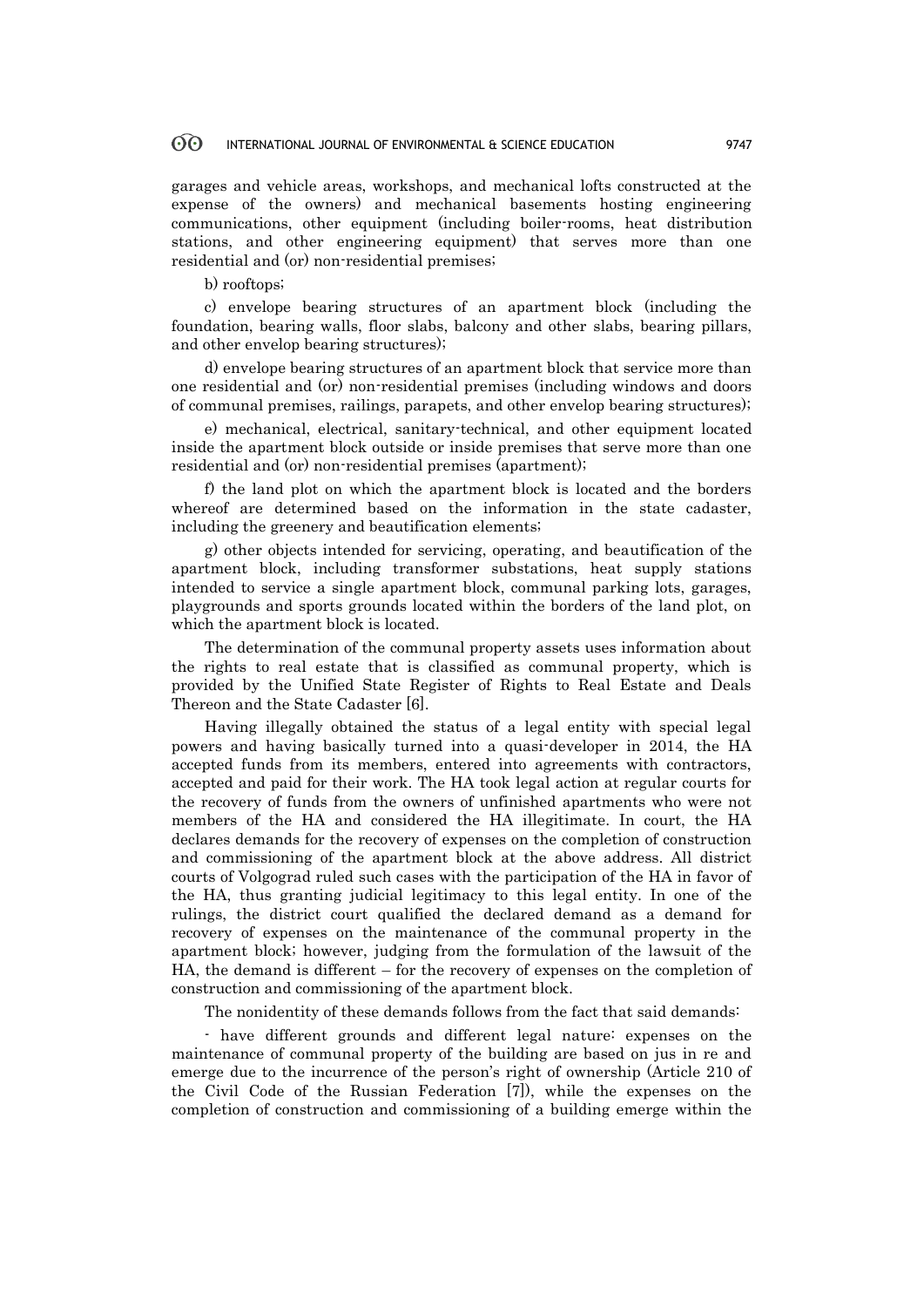framework of the law of obligation (construction contract or participatory construction relations);

- have different subjective elements (obligations of communal property maintenance emerge between the co-owners of such property, while obligations of construction completion and commissioning of the building emerge between building owners (members of participatory construction or investors) and contractors);

- expenses on the maintenance of communal property in an apartment block are only possible if the apartment block is a residential building, rather than a major construction object, when the communal property assets and their specific scope is determined according to the Communal Property Maintenance Rules [6].

Apparently, the district court misinterpreted the demands of the plaintiff – the HA (replaced them by arbitrarily interpreted demands that did not match the text of the HA lawsuit) and applied inappropriate regulations: Article 39, Part 5 Article 46, Paragraph 3 Article 137, Paragraph 8 Article 138, and Article 145 of the Housing Code of the Russian Federation; Articles 210 and 249 of the Civil Code of the Russian Federation, since these regulations can be related to expenses on the maintenance of the communal property in an apartment block, but are unrelated to the demands declared by the HA [8].

The demands declared by the HA in the lawsuit, related to the need to complete the construction and commission the apartment block, should be made on those responsible for its construction and commissioning; the owners of apartments under construction have no such responsibility either according to the law or under any agreement. Filing such suits against the owners of unfinished apartments is essentially an element of the mechanism for shifting the blame for the unfinished construction, responsibilities, and expenditures from the developer to the owners of the apartments in this building.

In addition, the district court misinterpreted the actions of the HA as actions for another's benefit. They do not correspond to the conditions of actions for another's benefit, which are established in Paragraph 1, Article 980 of the Civil Code of the Russian Federation, because in this case, there is no grounds for such actions (neither the damage to the property of the unfinished apartment's owner, which the HA plaintiff supposedly attempted to prevent, nor the obligations that the HA performed for the owner of the unfinished apartment were determined). Obviously, the district court unreasonably applied the regulations of substantive law from Paragraph 1, Article 984 of the Civil Code of the Russian Federation; in other words, it applied an inapplicable law [8].

According to Article 980 of the Civil Code of the Russian Federation, spontaneous agency for the purpose of preventing damage to a person or property, performance of his or her obligations or in his or her other legal interests (actions for another's benefit) should be based on obvious benefit or advantage and actual or probable intentions of the interested person and with due appropriate care and diligence. According to Paragraph 1, Article 984 of the Civil Code of the Russian Federation, the necessary expenses and other direct damages sustained by the person who acted for another's benefit in accordance with the rules established by the law, shall be compensated by the interested person. The HA plaintiff acted upon the decision of the owners of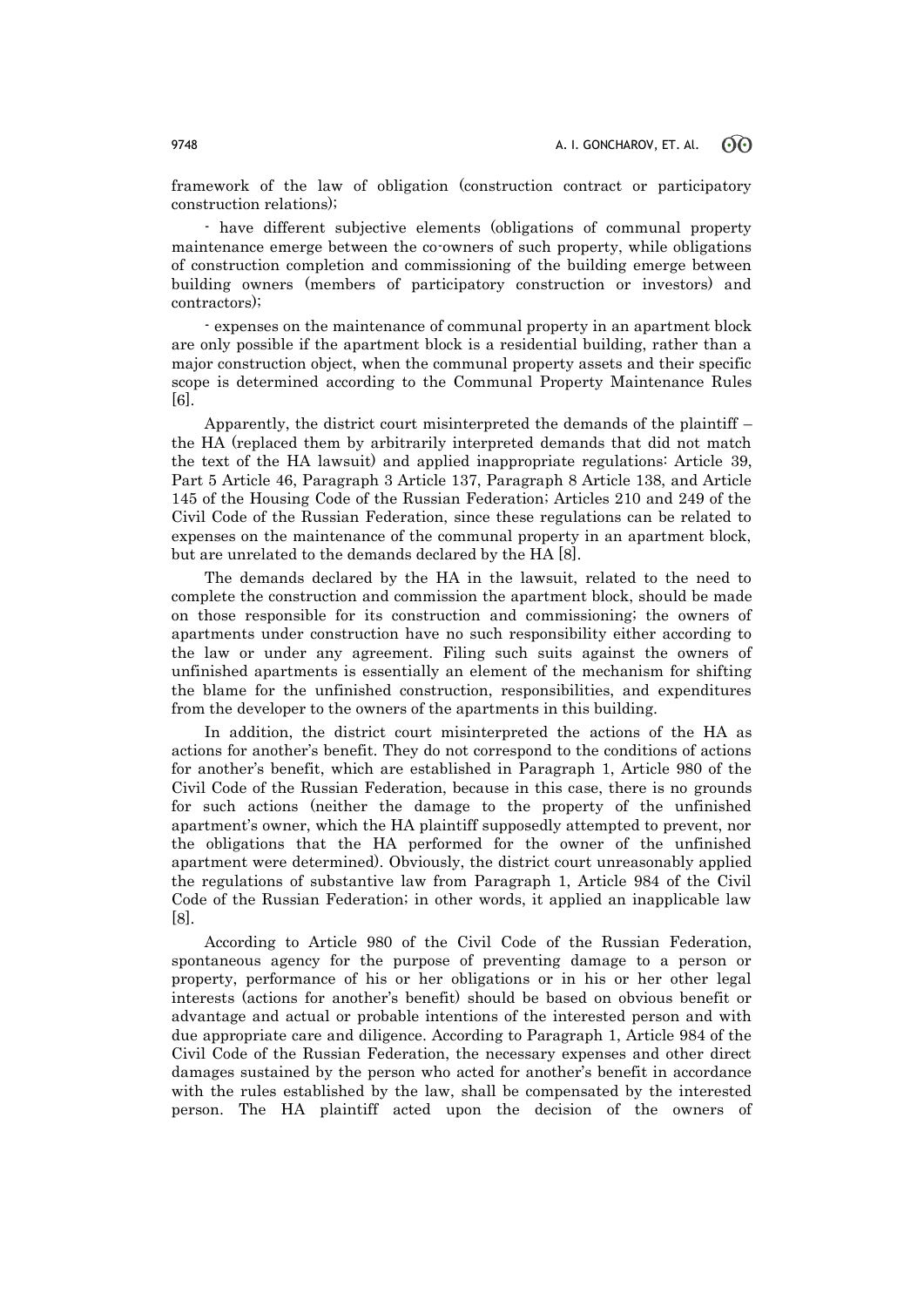accommodations in an unfinished apartment block. Hence, the provisions of Articles 980 and 984 of the Civil Code of the Russian Federation could not be applied when hearing said civil case and could not be the basis for the ruling [9].

The district court wrongfully ruled that the actions of the HA plaintiff were taken for the benefit of all owners of residential and non-residential premises in the apartment block, aimed at serving the legal interest of the members of participatory construction, including the defendants, taken based on obvious benefits of the owners of apartments in the residential building, for the purpose established in the Articles of Association of the HA plaintiff, and within the scope of powers, delegated by the general meeting [8].

Since Article 46 of the Housing Code of the Russian Federation has it that the decision of the owners of accommodations in an apartment block located at said address constitutes obligations for all owners of accommodations, this decision is subject to the transaction law. Consequently, the district court applied the provisions of Article 166 of the Civil Code of the Russian Federation wrongfully. According to Part 4, Article 166 of the Civil Code of the Russian Federation, the court has the right to apply the consequences of an invalid void transaction at its discretion, if it is necessary to protect public interests or in other cases specified by the law. According to Article 168 of the Civil Code of the Russian Federation, a transaction that violates the requirements of a law or other legal act and encroaches upon the rights or legally protected interests of third parties is void if the law has it that such a transaction is disputable or requires the application of other consequences of the offence, unrelated to the transaction invalidity.

Any decision of the meeting of owners of accommodations in an unfinished apartment block is void due to Article 168 of the Civil Code of the Russian Federation, since such a decision exceeds the authority of the general meeting of accommodation owners, which is specified in Article 44 of the Housing Code of the Russian Federation. Due to the misinterpretation of Article 44 of the Housing Code of the Russian Federation, the district court made a ruling that contradicted the legal standards, which violated the principles of a legal court procedure [8].

It is worth bearing in mind that according to Article 12 of the Civil Code of the Russian Federation, civil rights are protected: by recognizing the right; by restoring the status in effect before the right was violated and by suppressing actions that violate the right or create the danger of its violation; by recognizing a disputable transaction void and applying the consequences of its void; by applying the consequences of an invalid void transaction; by recognizing the meeting decision as invalid; by recognizing the act of a state authority or local self-government agency as invalid; by enforcing self-help; by enforcing judgment for specific performance of an obligation; by recovering losses; by recovering damages; by compensating for non-pecuniary damages; by terminating or altering legal relations; by the court not applying an act of a state authority or local self-government agency that contradicts the law; by other means as specified by the law.

Based on Article 4 of the Civil Code of the Russian Federation, an interested person has the right to take legal action to protect his or her violated or disputed rights or legal interests in the due order established by said code. However, when taking legal action, the HA plaintiff did not specify its rights and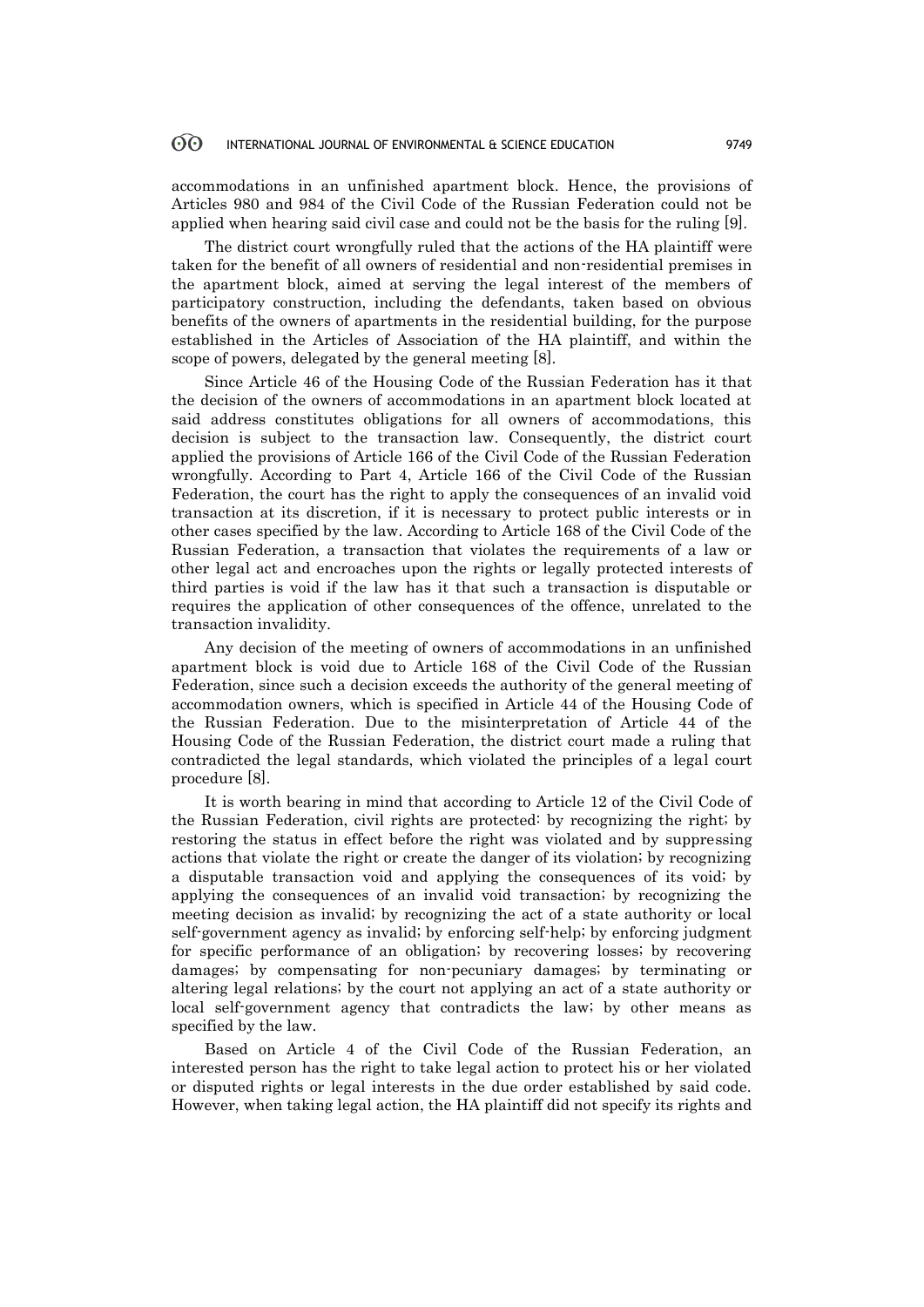legal interests that were violated or the means of rights protection it chose, and did not provide evidence to prove the violation of its rights. Since such a means of rights protection as recovery of expenses on the completion of construction and commissioning of an apartment block is not mentioned in Article 12 of the Civil Code of the Russian Federation or any other law in effect, the district court had no grounds to recover the damages declared by the HA plaintiff from the defendants [8].

The complexity of the investigated situation is that three years before the establishment of the HA, several owners of unfinished apartments, for the purpose of safekeeping and integrity of the object under construction and maintenance of minimum pace of construction, independently hired a contractor and performed a set of works in 2010-2013. When hearing the case, the district court did not provide a legal evaluation of these circumstances; ergo, it did not apply the appropriate legal regulations. Several owners of unfinished apartments, who were not part of the HA, performed and covered the cost of works required for the construction of the building, which amounted to more than 2 million rubles; in particular, performed 63 types of various construction works and expenses, which is proven by documents of the case. The construction works were done by the contractor under a construction contract, entered into by one of the owners of the apartments under construction as the client. The work was paid for in full and accepted under an Acceptance certificate; a Statement of Costs and Expenses for Completed Works was concluded. The HA plaintiff failed to provide any written evidence that would rebut the evidence of the defendants in regards to the cost and scope of construction works performed by the defendants in the apartment block located at the above address [8].

# **Discussion and Conclusion**

According to Paragraph 1, Article 4 of the Urban Development Code of the Russian Federation, the relations in regards to the construction of major construction objects are regulated by the urban development laws [5]. According to the developer letter to the defendants dated 11.11.2013 No. 35/TO/31-G-59, the presented scope of performed construction works has been checked by the workers of the "Developer-Client". The performance of the works has been confirmed; said works were not performed, accounted or paid for by other organizations under construction agreements concluded during the construction by the "Developer-Client". The presented as-built documents have been thoroughly checked and found to comply with the current requirements of the Urban Development Code of the Russian Federation, as well as to construction standards and rules. Thus, the competent legitimate developer confirmed the correspondence of the indicated scope of works to the design documentation and proved that no money had to be paid again to the competent legitimate developer for said already performed work. Neither was it necessary to redo the work, since it was done by the defendants in accordance with the design, as it should have been done by a competent legitimate developer. The competent legitimate developer, the HA plaintiff, failed to prove that the works for the construction of the major construction object, performed by the defendants (nonmembers of the HA) at their own expense, had any negative effect on the safety of said major construction object; hence, according to Paragraph 2, Article 52 of the Urban Development Code of the Russian Federation, such work could be performed by any natural persons or legal entities [5]. When confirming the fact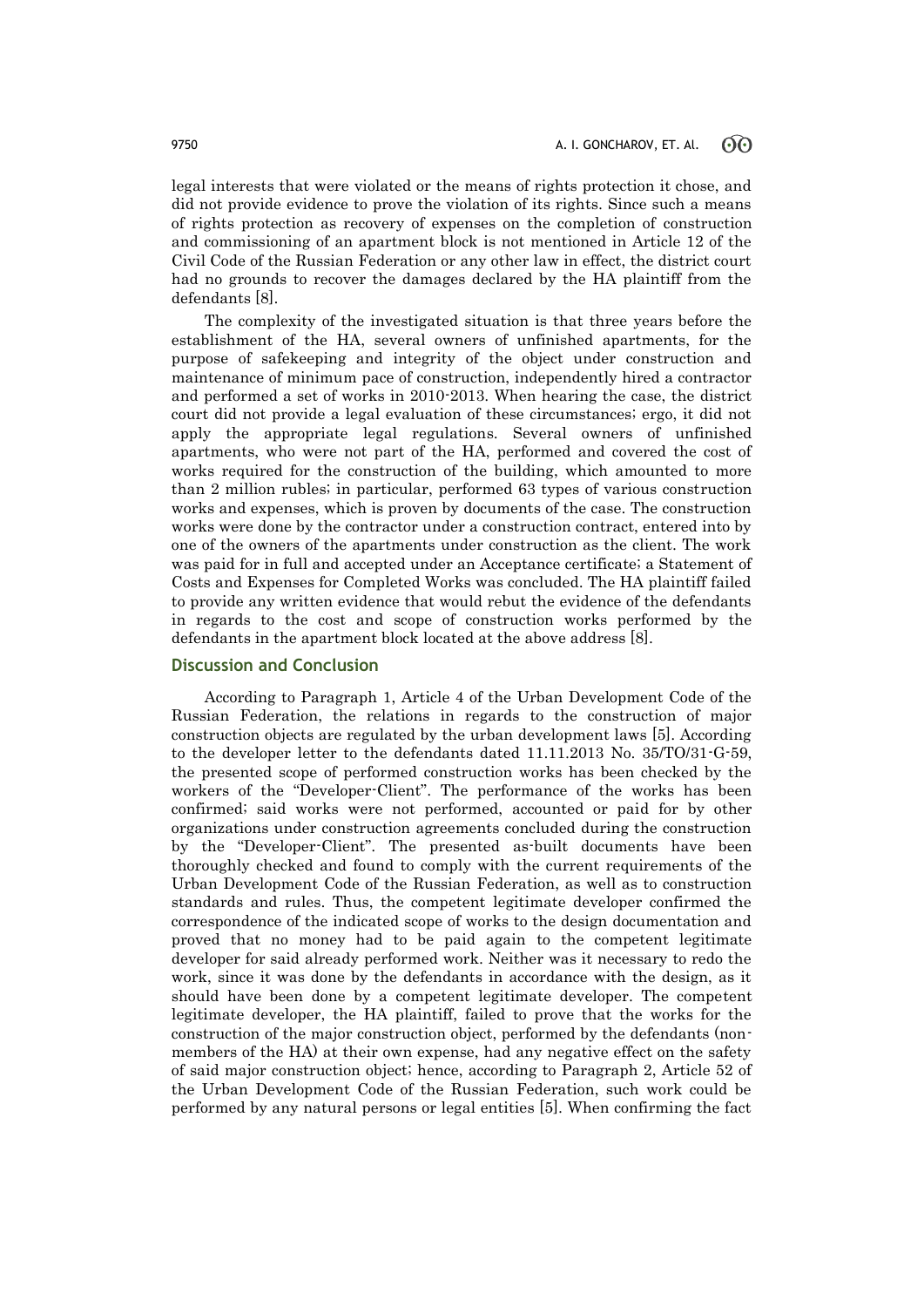of work performance, its specific scope and cost in the building constructed by the developer, these facts were ignored by the district court, while the HA refused to settle the expenses of the owners of unfinished apartments (nonmembers of the HA) on account of their additional payments for the completion of construction and commissioning of the building [8].

The court ruling favors the increase of the financial capacity of the apartment owners who united into the HA at the expense of the defendants – the owners of unfinished apartments in said building (non-members of the HA) by obliging the defendants to pay again for the works that were already done and paid for; at that, the payment amount exceeds the claim of the HA plaintiff. This stance of the court contradicts the fundamental principles of the civil law, which is based on the equality of the participants of regulated relations. The owners of unfinished apartments were discriminated against based on the membership in the HA, despite the fact that the very existence of this legal entity under these circumstances is illegal [8].

# **Implications and Recommendations**

The owners of unfinished apartments (non-members of the HA) sustained considerable financial damages due to the court ruling, since their additional independent expenses on the further construction of the apartment block were nullified. Said owners went to the court of appeals and cassation with reasonable complaints. However, virtually all cases in the jurisdiction at hand are settled by the court of first instance – the district court.

The federal judges are skilled lawyers and are well aware of this illegitimacy of "housing regulation of major construction". Under the pretense of dealing with long-delayed construction, courts take the administrative and economic course of charging the deceived investors with the funds for the completion of construction of an apartment block, with the presence of a competent and legitimate developer, which is, however, a federal treasury agency. As a result, the court resisted the supremacy of law; this requires the reformation of not only the legislative framework, but also the court system in general.

# **Disclosure statement**

No potential conflict of interest was reported by the authors.

### **Notes on contributors**

Alexander Ivanovich Goncharov is a Doctor of Juridical Sciences, Head of the Civil and International Particular Law Department, Volgograd State University, Volgograd, Russia.

Agnessa Olegovna Inshakova is a Doctor of Juridical Sciences, Professor of the Civil and International Particular Law Department, Volgograd State University, Volgograd, Russia.

Olesya Pavlovna Kazachenok holds a PhD, Professor of the Civil and International Particular Law Department, Volgograd State University, Volgograd, Russia.

Ilya Stepanovich Dikarev holds a PhD, Professor of the Civil and International Particular Law Department, Volgograd State University, Volgograd, Russia.